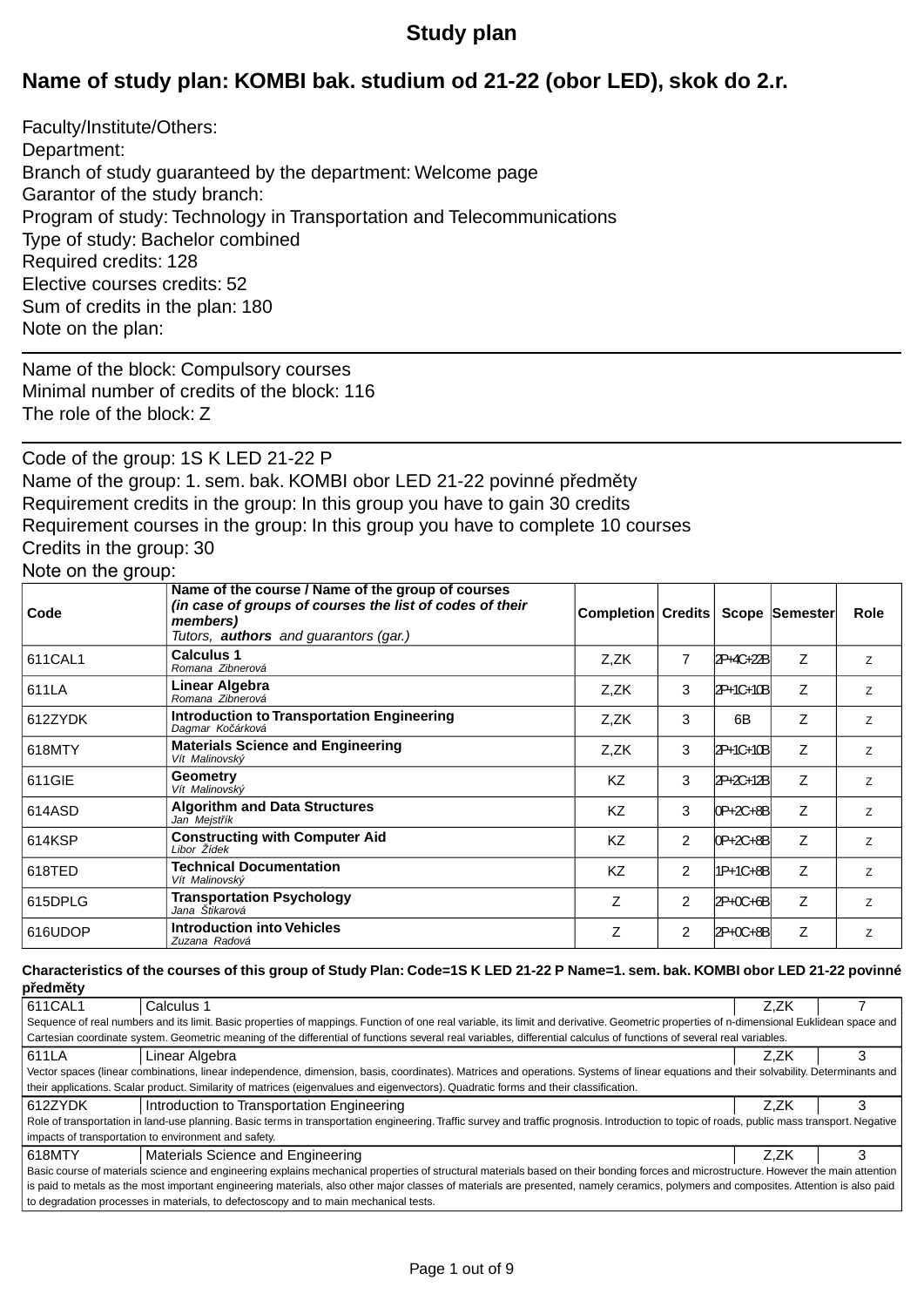| 611GIE                                                                                                                                                                                 | Geometry                                                                                                                                                                                    | KZ. |               |  |  |  |
|----------------------------------------------------------------------------------------------------------------------------------------------------------------------------------------|---------------------------------------------------------------------------------------------------------------------------------------------------------------------------------------------|-----|---------------|--|--|--|
|                                                                                                                                                                                        | Orthographic and oblique projections, linear perspective. Topographic surfaces and their orthogonal projection. Differential geometry of curves - parameterization, arc of the curve,       |     |               |  |  |  |
|                                                                                                                                                                                        | torsion and curvature, Frenet's trihedron. Kinematics - a curve as a trajectory of the motion, the velocity and acceleration of a particle moving on a curved path.                         |     |               |  |  |  |
| 614ASD                                                                                                                                                                                 | Algorithm and Data Structures                                                                                                                                                               | KZ  | 3             |  |  |  |
|                                                                                                                                                                                        | Students will be familiarized with selected basic and derived data structures, algorithms, their properties and their design procedure. Students will analyze problems, propose theoretical |     |               |  |  |  |
|                                                                                                                                                                                        | solutions to the set task and the resulting algorithm write by means of flowcharts, practice in reading algorithms recorded by means of the flowchart and use the basics of Boolean         |     |               |  |  |  |
|                                                                                                                                                                                        | algebra with forming the conditions for the algorithms.                                                                                                                                     |     |               |  |  |  |
| 614KSP                                                                                                                                                                                 | Constructing with Computer Aid                                                                                                                                                              | ΚZ  | 2             |  |  |  |
|                                                                                                                                                                                        | "CAD systems" term determination. CAD role in projecting system model. Existing CAD systems on Czech market. Project creation, basic common work rules in graphic applications              |     |               |  |  |  |
|                                                                                                                                                                                        | and CA systems. Co-ordinated systems, CAD environment skill (basics of constructing, dimensioning, modifications, user interfaces, projecting possibilites, AutoCAD environment             |     |               |  |  |  |
| profiles, drawings with raster foundaments).                                                                                                                                           |                                                                                                                                                                                             |     |               |  |  |  |
| 618TED                                                                                                                                                                                 | <b>Technical Documentation</b>                                                                                                                                                              | ΚZ  | 2             |  |  |  |
|                                                                                                                                                                                        | Technical standards, international standardization, technical drawings, representation of technical objects, technical diagrams and charts, dimensional and geometrical accuracy,           |     |               |  |  |  |
| arrangement of drawing sheets.                                                                                                                                                         |                                                                                                                                                                                             |     |               |  |  |  |
| 615DPLG                                                                                                                                                                                | <b>Transportation Psychology</b>                                                                                                                                                            |     |               |  |  |  |
|                                                                                                                                                                                        | Subject of psychology and its basic concepts. Information intake, decision-making and behaviour. Performance. Engineering psychology and vehicle construction. Psychological aspects        |     |               |  |  |  |
| of travel route and traffic conditions, accidents and traffic incidents. Selection and training of the staff. Work and leisure. Age as a factor in transport operation.                |                                                                                                                                                                                             |     |               |  |  |  |
| 616UDOP                                                                                                                                                                                | Introduction into Vehicles                                                                                                                                                                  |     | $\mathcal{P}$ |  |  |  |
| Vehicles and transportation systems. Functionality and setup. Movement and drive principles. Engines and their characteristics. Rail, road, air and water transport. Alternative means |                                                                                                                                                                                             |     |               |  |  |  |
|                                                                                                                                                                                        | of transport. Lifting equipment and conveyors. Legislation.                                                                                                                                 |     |               |  |  |  |
|                                                                                                                                                                                        |                                                                                                                                                                                             |     |               |  |  |  |

## Code of the group: 2S K LED 21-22 P Name of the group: 2. sem. bak. KOMBI obor LED 21-22 povinné p edm ty Requirement credits in the group: In this group you have to gain 30 credits Requirement courses in the group: In this group you have to complete 8 courses Credits in the group: 30 Note on the group:

| Code    | Name of the course / Name of the group of courses<br>(in case of groups of courses the list of codes of their<br>members)<br>Tutors, <b>authors</b> and quarantors (gar.) | <b>Completion Credits</b> |                |           | Scope Semester | Role           |
|---------|---------------------------------------------------------------------------------------------------------------------------------------------------------------------------|---------------------------|----------------|-----------|----------------|----------------|
| 611CAL2 | Calculus 2<br>Romana Zibnerová                                                                                                                                            | Z,ZK                      | 5              | 2P+3C+20B |                | Z              |
| 611STAT | <b>Statistics</b><br>Pavel Provinský                                                                                                                                      | Z,ZK                      | 4              | 2P+2C+12B |                | Z              |
| 612ZTS  | <b>Railway Lines and Stations</b><br>Tomáš Javo ík, Ond ej Trešl                                                                                                          | Z,ZK                      | 4              | 2P+2C+10B |                | Z              |
| 618SAT  | <b>Structural Analysis</b><br>Radim Dvo ák, Ján Kopa ka, Tomáš Doktor, Jan Šleichrt                                                                                       | Z.ZK                      | 4              | 2P+2C+14B |                | Z              |
| 620SYSA | <b>Systems Analysis</b><br>Petr Bureš, Ji í R ži ka                                                                                                                       | Z,ZK                      | 5              | 2P+2C+14B |                | $\overline{z}$ |
| 614PRG  | <b>Programming</b><br>Jan Mejst ík, Libor Žídek                                                                                                                           | KZ                        | $\overline{2}$ | 0P+2C+8B  |                | Z              |
| 617TEDK | <b>Transport Technology and Logistics</b><br>Michal Drábek                                                                                                                | KZ                        | 4              | 12B       |                | Z              |
| 621ZALD | <b>Basics of Air Transport</b><br>Jakub Hospodka                                                                                                                          | KZ                        | 2              | 0P+2C+8B  |                | Z              |

### **Characteristics of the courses of this group of Study Plan: Code=2S K LED 21-22 P Name=2. sem. bak. KOMBI obor LED 21-22 povinné p edm ty**

| 611CAL2                                                                                                                                                                                 | Calculus 2                                                                                                                                                                                        | Z.ZK | 5 |  |  |  |
|-----------------------------------------------------------------------------------------------------------------------------------------------------------------------------------------|---------------------------------------------------------------------------------------------------------------------------------------------------------------------------------------------------|------|---|--|--|--|
|                                                                                                                                                                                         | Antiderivative, Newtonian integral, Riemannian integral of the function of one variable, improper Riemannian integral, Riemannian integral in Rn. Parametric description of regular               |      |   |  |  |  |
|                                                                                                                                                                                         | k-dimensional surfaces in Rn, Riemannian integral over regular surfaces. Line and surface integrals of the second type, Stokes theorems, ordinary differential equations of the first             |      |   |  |  |  |
|                                                                                                                                                                                         | order, linear differential equations with constant coefficients and its systems.                                                                                                                  |      |   |  |  |  |
| 611STAT                                                                                                                                                                                 | <b>Statistics</b>                                                                                                                                                                                 | Z.ZK |   |  |  |  |
|                                                                                                                                                                                         | Definition of probability, random variable and its description, known distributions, random vector, function of random variable. Methods of point estimation. Testing of statistical hypothesis.  |      |   |  |  |  |
|                                                                                                                                                                                         | Regression and correlation, linear regression, correlation coefficient, coefficient of determination, the general linear model, statistical inference in linear regression, analysis of variance, |      |   |  |  |  |
|                                                                                                                                                                                         | multiple regression, the use of matrices in regression.                                                                                                                                           |      |   |  |  |  |
| 612ZTS                                                                                                                                                                                  | <b>Railway Lines and Stations</b>                                                                                                                                                                 | Z.ZK |   |  |  |  |
|                                                                                                                                                                                         | Rail transport. Railway track geometry parameters. Route layout of railway lines. Railway line construction - railway substructure and superstructure. Spatial layout of railway lines.           |      |   |  |  |  |
|                                                                                                                                                                                         | Railway control systems in relation to infrastructure. Operating and carriage points. Railway lines net and category. Traction in rail transport.                                                 |      |   |  |  |  |
| 618SAT                                                                                                                                                                                  | <b>Structural Analysis</b>                                                                                                                                                                        | Z.ZK |   |  |  |  |
|                                                                                                                                                                                         | General system of forces in plane and space. Calculation of reactions of bodies and structures. Assessment of internal forces on statically determinate beams and simple girders.                 |      |   |  |  |  |
|                                                                                                                                                                                         | Principle of virtual work. Kinematic method for calculation of reactions of statically determinate systems. Determination of axial forces in truss constructions. Cross-sectional characteristics |      |   |  |  |  |
| of planar shapes. Fiber polygons and chains.                                                                                                                                            |                                                                                                                                                                                                   |      |   |  |  |  |
| 620SYSA                                                                                                                                                                                 | <b>Systems Analysis</b>                                                                                                                                                                           | Z.ZK | 5 |  |  |  |
| Introduction to system sciences, system viewpoint, terminology, typical system analysis tasks, system identification, system interface and interface tasks, processes, system behaviour |                                                                                                                                                                                                   |      |   |  |  |  |
|                                                                                                                                                                                         | and its analysis, strong functions and processes, genetic code, system identity, system architecture. Tools for system analysis - Petri nets, decision tables, algorithms for structural          |      |   |  |  |  |
|                                                                                                                                                                                         | tasks. Soft and hard systems, methods for soft system analysis.                                                                                                                                   |      |   |  |  |  |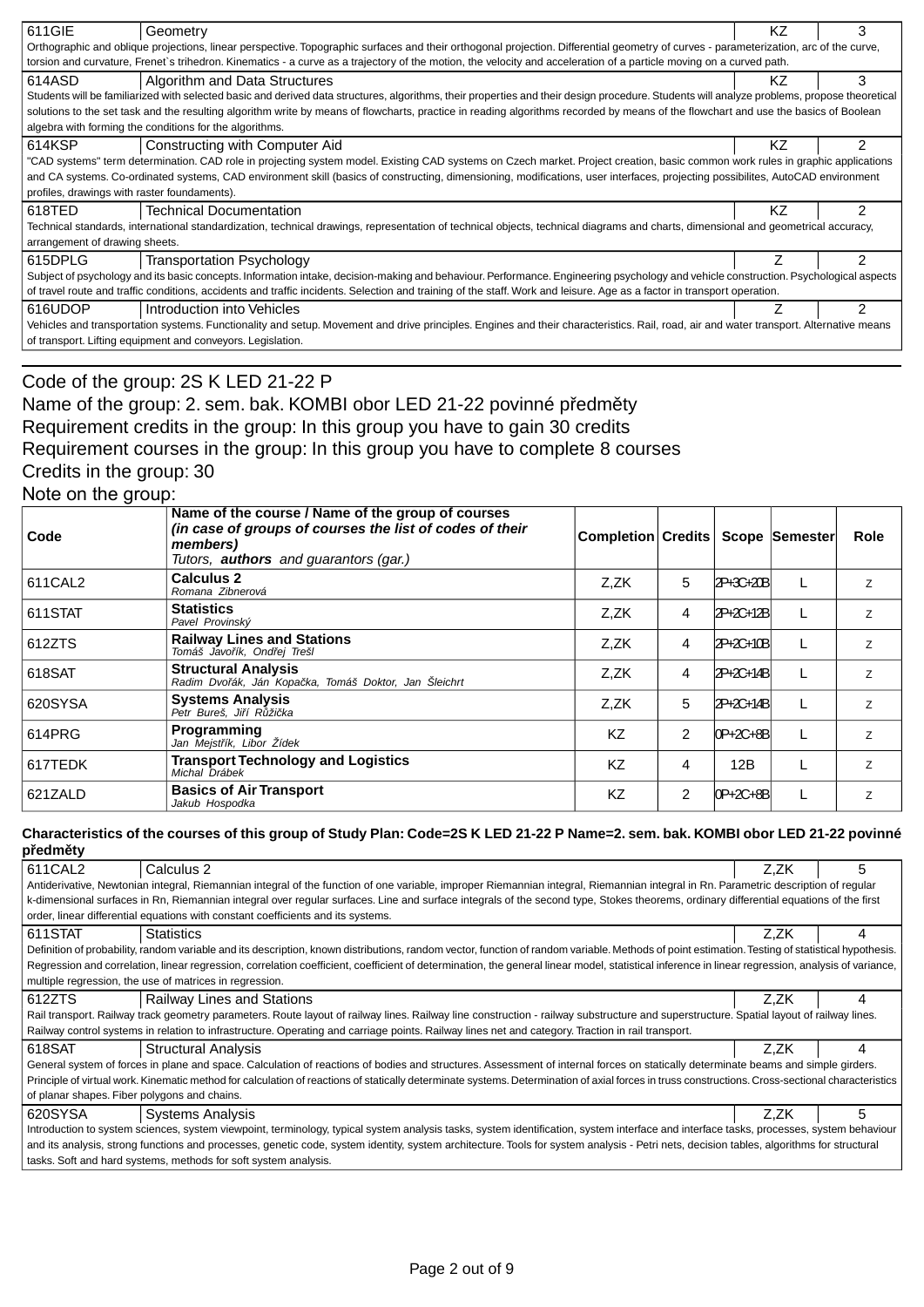| 614PRG                                                                                                                                                                                          | Programming                                                                                                                                                                                   | ΚZ |  |  |  |
|-------------------------------------------------------------------------------------------------------------------------------------------------------------------------------------------------|-----------------------------------------------------------------------------------------------------------------------------------------------------------------------------------------------|----|--|--|--|
| Algorithm development, methods of structured programming, high-level programming languages, basics of C programming languages (types, variables, conditions, cycles, arrays,                    |                                                                                                                                                                                               |    |  |  |  |
|                                                                                                                                                                                                 | functions), programming techniques, complexity.                                                                                                                                               |    |  |  |  |
| 617TEDK                                                                                                                                                                                         | Transport Technology and Logistics                                                                                                                                                            | ΚZ |  |  |  |
|                                                                                                                                                                                                 | Basic terms in transport technology and logistics, particular steps of transport planning, line planning, timetabling, planning in pasanger and freight transport, organisation of traffic in |    |  |  |  |
|                                                                                                                                                                                                 | each transport modus, technologic factors of the side of operator and client, organisation of city transport, logistic technologies and their aplication using various transport modus.       |    |  |  |  |
| 621ZALD                                                                                                                                                                                         | Basics of Air Transport                                                                                                                                                                       | ΚZ |  |  |  |
| History, definitions, terminology, basic rules. VFR/IFR. Basics of aerodynamics. Propulsion of aircraft. Aircraft design. Basics of navigation, radio navigation. Weight, balance, performance. |                                                                                                                                                                                               |    |  |  |  |
|                                                                                                                                                                                                 | Flight planning, optimization of speed and heights, minimum fuel. Limitations of operation, maintenance, service life of aircraft. Traffic management, ground handling, security. Air crew.   |    |  |  |  |

Airlines and economics. Space technologies.

### Code of the group: 3S K LED 21-22 P Name of the group: 3. sem. bak. KOMBI obor LED 21-22 povinné p edm ty Requirement credits in the group: In this group you have to gain 30 credits Requirement courses in the group: In this group you have to complete 8 courses Credits in the group: 30 Note on the group:

| Code    | Name of the course / Name of the group of courses<br>(in case of groups of courses the list of codes of their<br>members)<br>Tutors, <b>authors</b> and guarantors (gar.) | <b>Completion Credits</b> |   |           | Scope Semester | Role           |
|---------|---------------------------------------------------------------------------------------------------------------------------------------------------------------------------|---------------------------|---|-----------|----------------|----------------|
| 611FYZ  | <b>Physics</b><br>Kurt Fišer                                                                                                                                              | Z.ZK                      | 5 | 2P+2C+18B | Z              | Z              |
| 612MDE  | <b>Transport Models and Transport Excesses</b><br>Aneta Matysková, Josef Kocourek, Tomáš Pad lek                                                                          | Z.ZK                      | 3 | 2P+1C+8B  | Z              | Z              |
| 617TGA  | <b>Graph Theory and its Applications in Transport</b><br>Josef Volek                                                                                                      | Z,ZK                      | 4 | 2P+2C+12B | Z              | $\overline{z}$ |
| 618PZP  | <b>Elasticity and Strength</b><br>Tomáš Doktor, Jan Šleichrt, Petr Koudelka                                                                                               | Z,ZK                      | 3 | 2P+1C+10B | Z              | Z              |
| 620UITS | <b>Introduction to Intelligent Transport Systems</b><br>Vladimír Faltus                                                                                                   | Z.ZK                      | 7 | 3P+2C+20B | Z              | Z              |
| 612PPOK | Designing Roads, Highways and Motorways<br>arský, Petr Kumpošt, Vojt ch Niž anský<br>Ji í                                                                                 | KZ                        | 3 | 1P+2C+10B | Z              | $\overline{z}$ |
| 614DATS | <b>Database Systems</b><br>Ond ej Smíšek                                                                                                                                  | <b>KZ</b>                 | 2 | 1P+1C+10B | Z              | Z              |
| 615JZ1A | Foreign Language - English 1<br>V ra Pastorková                                                                                                                           | Z                         | 3 | 0P+4C+10B | Ζ              | Z              |

### **Characteristics of the courses of this group of Study Plan: Code=3S K LED 21-22 P Name=3. sem. bak. KOMBI obor LED 21-22 povinné p edm ty**

| ----- -<br>611FYZ                                                                                                                                                                        | Physics                                                                                                                                                                                     | Z,ZK | 5 |  |  |
|------------------------------------------------------------------------------------------------------------------------------------------------------------------------------------------|---------------------------------------------------------------------------------------------------------------------------------------------------------------------------------------------|------|---|--|--|
|                                                                                                                                                                                          | Kinematics, particle dynamics, dynamics of particle systems and rigid body. Continuum mechanics, thermodynamics.                                                                            |      |   |  |  |
| 612MDE                                                                                                                                                                                   | <b>Transport Models and Transport Excesses</b>                                                                                                                                              | Z,ZK | 3 |  |  |
|                                                                                                                                                                                          | Parameters of the traffic flow and methods for their measurement. Models of the traffic flow, communications load, line and urban systems. Theory of queues, shock waves. Quality of        |      |   |  |  |
|                                                                                                                                                                                          | transport and its assessment. Statistical characteristics of transport. Transport excesses, their analysis, the causes, identify and minimize the consequences. Improving of transport      |      |   |  |  |
| safety and fluency.                                                                                                                                                                      |                                                                                                                                                                                             |      |   |  |  |
| 617TGA                                                                                                                                                                                   | Graph Theory and its Applications in Transport                                                                                                                                              | Z.ZK | 4 |  |  |
|                                                                                                                                                                                          | Basic terms of graph theory, paths in graphs, flows in networks, location problems, design problems on graphs, optimum routing, use of graphs in other scientific disciplines.              |      |   |  |  |
| 618PZP                                                                                                                                                                                   | <b>Elasticity and Strength</b>                                                                                                                                                              | Z,ZK | 3 |  |  |
|                                                                                                                                                                                          | Tension and compression. Bending of beam. Shear stress during bending of beam. Design and analysis of cross section of beam. Design of riveted, bolted and welded joint of structure.       |      |   |  |  |
|                                                                                                                                                                                          | Analysis of deflection curve of beam. Torsion of circle cross section. Combined loading. Stability of compressed bar and buckling. Beam on elastic foundation. Strength analysis.           |      |   |  |  |
| 620UITS                                                                                                                                                                                  | Introduction to Intelligent Transport Systems                                                                                                                                               | Z.ZK |   |  |  |
|                                                                                                                                                                                          | Terminology and legislative framework telematics systems and their architecture. Telematics systems in practice and their operation. Fundamentals of information and telecommunication      |      |   |  |  |
|                                                                                                                                                                                          | systems for ITS. Principles and technical support measurement of traffic data, localization and navigation. Practical work with traffic data. Real examples of possible applications of the |      |   |  |  |
| principles of ITS.                                                                                                                                                                       |                                                                                                                                                                                             |      |   |  |  |
| 612PPOK                                                                                                                                                                                  | Designing Roads, Highways and Motorways                                                                                                                                                     | KZ.  | 3 |  |  |
|                                                                                                                                                                                          | Definition, types, ownership, maintenance, management and categorization of roads and highways. Curve and transition curve. Sinuosity and standard speed. Route in rural areas.             |      |   |  |  |
|                                                                                                                                                                                          | Range of vision for stopping and overtaking. Road body - shapes and proportions, bottom and superstructure. Drainage and components of roads. Safety device. Crossings, junctions,          |      |   |  |  |
| intersections.                                                                                                                                                                           |                                                                                                                                                                                             |      |   |  |  |
| 614DATS                                                                                                                                                                                  | Database Systems                                                                                                                                                                            | ΚZ   | 2 |  |  |
|                                                                                                                                                                                          | Basic concepts of database systems, conceptual model, relational data model, the principles of normal forms, relational database design, security and integrity of data, database           |      |   |  |  |
| queries, relational algebra, SQL language, client / server, multilayer architectures, distributed database systems. Access to data via the WWW.                                          |                                                                                                                                                                                             |      |   |  |  |
| 615JZ1A                                                                                                                                                                                  | Foreign Language - English 1                                                                                                                                                                |      | 3 |  |  |
| Grammatical structures and style. Selection of conversation topics relating to transportation sciences. Extending vocabulary, developing perceptive and communicative skills. Elementary |                                                                                                                                                                                             |      |   |  |  |
|                                                                                                                                                                                          | stylistics forms. Oral and written presentation of original research. Academic text principles and reading comprehension. Principles of rhetoric.                                           |      |   |  |  |
|                                                                                                                                                                                          |                                                                                                                                                                                             |      |   |  |  |

Code of the group: 4S K LED 21-22 P

Name of the group: 4. sem. bak. KOMBI obor LED 21-22 povinné p edm ty Requirement credits in the group: In this group you have to gain 26 credits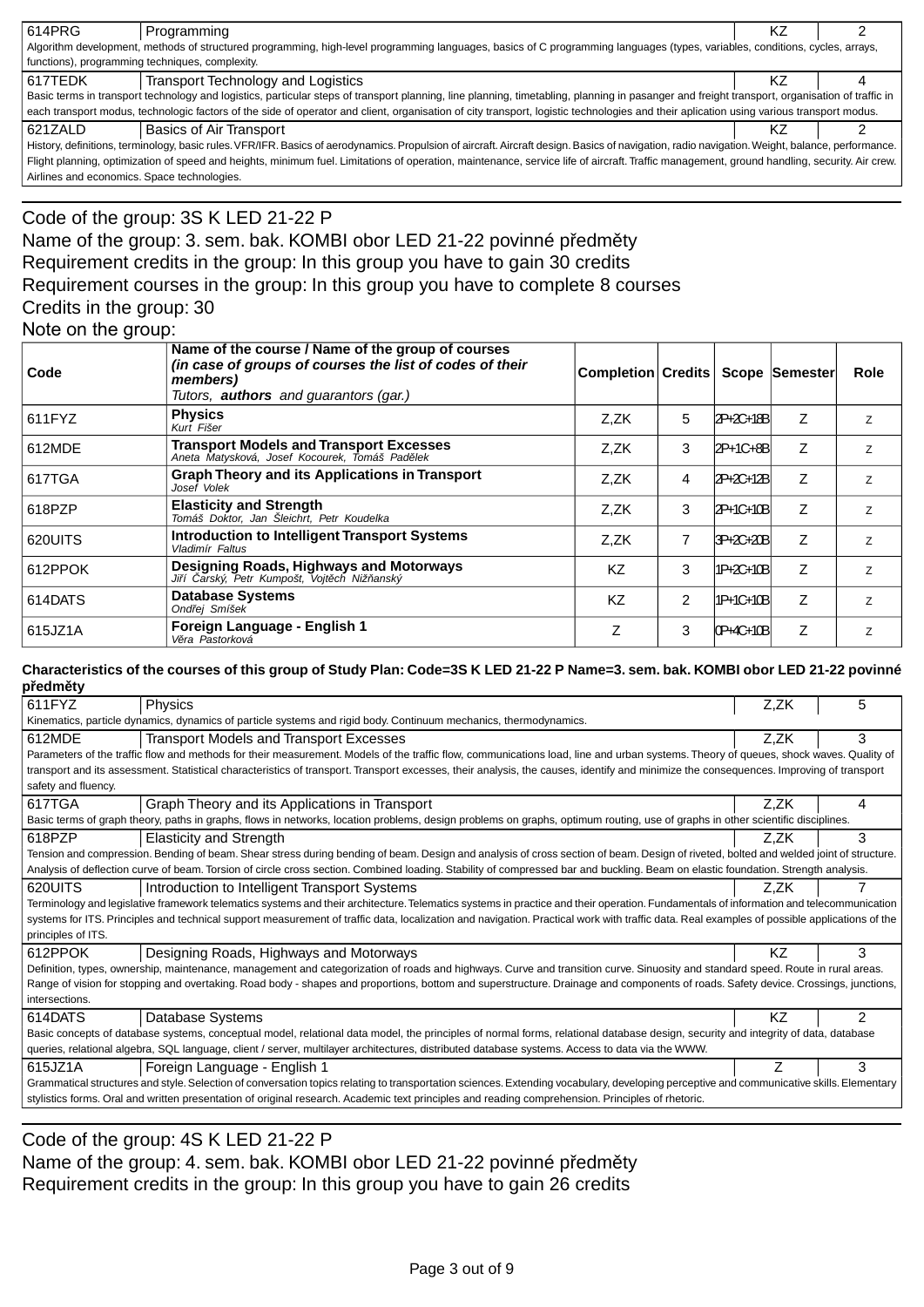### Requirement courses in the group: In this group you have to complete 8 courses Credits in the group: 26 Note on the group:

| Code    | Name of the course / Name of the group of courses<br>(in case of groups of courses the list of codes of their<br>members)<br>Tutors, <b>authors</b> and guarantors (gar.) | Completion Credits   Scope   Semester |                |             | <b>Role</b>    |
|---------|---------------------------------------------------------------------------------------------------------------------------------------------------------------------------|---------------------------------------|----------------|-------------|----------------|
| 611MSP  | <b>Modeling of Systems and Processes</b><br>Marek Honc                                                                                                                    | Z.ZK                                  | 4              | 2P+2C+12B   | Z              |
| 621LTN  | <b>Air Navigation</b><br>Radoslav Zozu ák, Ladislav Keller                                                                                                                | Z.ZK                                  | 2              | 2P+1C+12B   | Z              |
| 621LTTE | <b>Aerodromes</b><br>Petr Líka, Sébastien Lán                                                                                                                             | Z,ZK                                  | 4              | 2P+1C+12B   | Z              |
| 621ZYL1 | <b>Principles of Flight 1</b><br>Jakub Hospodka                                                                                                                           | Z.ZK                                  | 5              | 2P+2C+16B   | Z              |
| 621LL1  | Aircraft 1<br>Ladislav Keller, Karel Mündel                                                                                                                               | <b>KZ</b>                             | 3              | 2P+1C+10B   | Z              |
| 621MRG  | <b>Meteorology</b><br>Iveta Kameníková                                                                                                                                    | KZ                                    | 3              | 11P+1C+10Bl | Z              |
| 621ULCT | <b>Aircraft Maintenance</b><br>Ond ej Vítovec                                                                                                                             | Ζ                                     | $\overline{c}$ | 2P+0C+8B    | $\overline{z}$ |
| 615JZ2A | Foreign Language - English 2<br>V ra Pastorková                                                                                                                           | Z.ZK                                  | 3              | 0P+4C+10B   | Z              |

#### **Characteristics of the courses of this group of Study Plan: Code=4S K LED 21-22 P Name=4. sem. bak. KOMBI obor LED 21-22 povinné p edm ty**

| ----- -,                                                                                                                                                                                 |                                                                                                                                                                                                       |      |                |  |
|------------------------------------------------------------------------------------------------------------------------------------------------------------------------------------------|-------------------------------------------------------------------------------------------------------------------------------------------------------------------------------------------------------|------|----------------|--|
| 611MSP                                                                                                                                                                                   | Modeling of Systems and Processes                                                                                                                                                                     | Z,ZK | 4              |  |
|                                                                                                                                                                                          | Mathematical methods and algorithms as a basis for system analysis. Methods for modelling and evaluating the systems in continuous and discrete time domain. Laplace transform,                       |      |                |  |
|                                                                                                                                                                                          | z-transform, and the recursive algorithms in solution of differential and difference equations, as an instrument for system description. Practical use of technical computing environment             |      |                |  |
| (MATLAB).                                                                                                                                                                                |                                                                                                                                                                                                       |      |                |  |
| 621LTN                                                                                                                                                                                   | Air Navigation                                                                                                                                                                                        | Z,ZK | $\overline{2}$ |  |
|                                                                                                                                                                                          | Earth - its shape, parameters and properties. Aeronautical charts and their use. Measuring time. Dead reckoning. Radionavigation aids. Global navigation satellite systems. Air traffic               |      |                |  |
| services routes and their design.                                                                                                                                                        |                                                                                                                                                                                                       |      |                |  |
| 621LTTE                                                                                                                                                                                  | Aerodromes                                                                                                                                                                                            | Z,ZK | 4              |  |
|                                                                                                                                                                                          | Aerodrome reference point and temperature, TORA, TODA, ASDA, LDA. Taxiway and apron. Clearway. Stopway. Obstacle limitation surfaces. Runway marking. Runway zone lights.                             |      |                |  |
| Environmental conditions. Public traffic.                                                                                                                                                |                                                                                                                                                                                                       |      |                |  |
| 621ZYL1                                                                                                                                                                                  | Principles of Flight 1                                                                                                                                                                                | Z,ZK | 5              |  |
|                                                                                                                                                                                          | Aerodynamic drag, relation between drag and speed, streamline, boundary layer, formula of continuity, formula of Bernoulli, lift and drag, air flow and pressures around wing, angle of               |      |                |  |
|                                                                                                                                                                                          | attack, reactions of wing in air flow, lift and drag of a wing and an aircraft, coefficient of lift and drag, critical angle of attack, wing with final span, induced drag, interference, devices for |      |                |  |
| lift and drag increase.                                                                                                                                                                  |                                                                                                                                                                                                       |      |                |  |
| 621LL1                                                                                                                                                                                   | Aircraft 1                                                                                                                                                                                            | KZ   | 3              |  |
|                                                                                                                                                                                          | Aircraft structural and conceptual design types - definitions and basic knowledge of the problem. Development of requirements, aircraft definitions and categorisation. Aircraft loadings.            |      |                |  |
|                                                                                                                                                                                          | Systems of primary and secondary airframe structure. Airframe and propulsion unit. Lectures are devoted to aeroplane topics.                                                                          |      |                |  |
| 621MRG                                                                                                                                                                                   | Meteorology                                                                                                                                                                                           | KZ   | 3              |  |
|                                                                                                                                                                                          | Structure of atmosphere. Vertical stratification. Pressures QNH, QFE, QFF, QME. Instability. Atmospherical fronts. Atmospherical rainfall, origin fission. Turbulence. Powers causing                 |      |                |  |
|                                                                                                                                                                                          | wind. Cyclone and anticyclone. Gradient wind. Geostrofical and geocyklostrofical wind. Visibilities in air transport. Dangerous meteorological aspects. Meteorological maps. Climatology.             |      |                |  |
|                                                                                                                                                                                          | Circulation. Intertropical front. Meteorological informations.                                                                                                                                        |      |                |  |
| 621ULCT                                                                                                                                                                                  | Aircraft Maintenance                                                                                                                                                                                  | Z    | $\mathfrak{p}$ |  |
|                                                                                                                                                                                          | Aircraft operations and technical operations. Maintenance and work processes. Defects search methods, status check diagnostic tools. Selection and qualification of aviation personnel                |      |                |  |
|                                                                                                                                                                                          | Basic documentation for maintenance. Optimization of time maintenance intervals. Regulation no. 1321/2014 Part 145. Human factors of aircraft maintenance. Regulation of director                     |      |                |  |
|                                                                                                                                                                                          | EASA for aircraft maintenance. Seminars will be focused on practical application.                                                                                                                     |      |                |  |
| 615JZ2A                                                                                                                                                                                  | Foreign Language - English 2                                                                                                                                                                          | Z.ZK | 3              |  |
| Grammatical structures and style. Selection of conversation topics relating to transportation sciences. Extending vocabulary, developing perceptive and communicative skills. Elementary |                                                                                                                                                                                                       |      |                |  |
|                                                                                                                                                                                          | stylistics forms. Oral and written presentation of original research. Academic text principles and reading comprehension. Principles of rhetoric.                                                     |      |                |  |
|                                                                                                                                                                                          |                                                                                                                                                                                                       |      |                |  |

Name of the block: Compulsory elective courses Minimal number of credits of the block: 12 The role of the block: PV

Code of the group: PVP KOMBI 21-22 Name of the group: PVP pro bak .KOMBI 21-22 pro LOG a LED obory (B3710) Requirement credits in the group: In this group you have to gain 12 credits Requirement courses in the group: In this group you have to complete 3 courses Credits in the group: 12 Note on the group: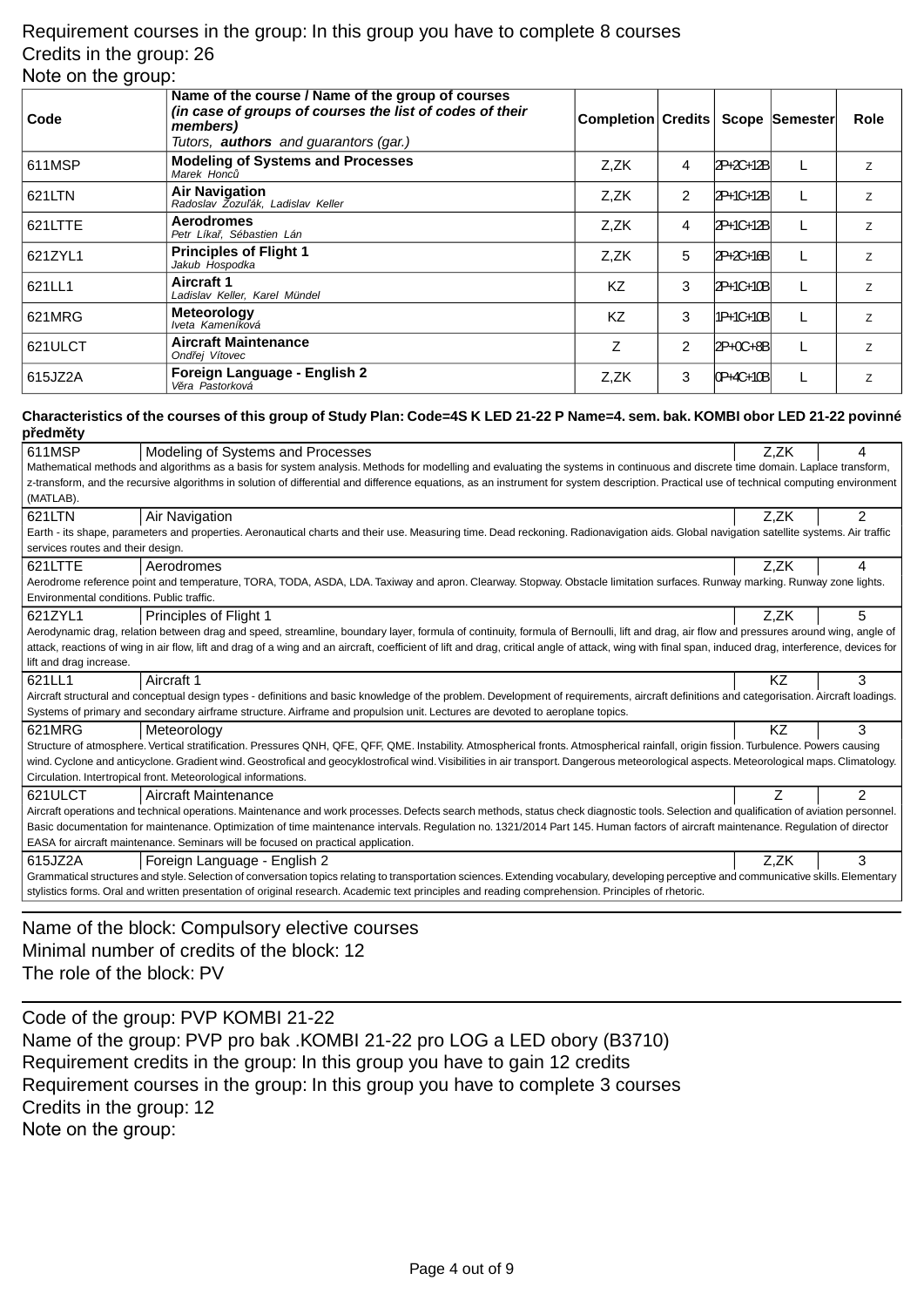| Code    | Name of the course / Name of the group of courses<br>(in case of groups of courses the list of codes of their<br>members)<br>Tutors, <b>authors</b> and guarantors (gar.) | Completion Credits |   |                | Scope Semester | Role      |
|---------|---------------------------------------------------------------------------------------------------------------------------------------------------------------------------|--------------------|---|----------------|----------------|-----------|
| 621W1BC | Aviation safety and security<br>Vladimír Plos, Markéta Šedivá Kafková                                                                                                     | K7                 | 4 | 8 <sub>B</sub> | L              | <b>PV</b> |
| 615W1BO | Work Safety and Health Protection in Transportation<br>Petr Musil                                                                                                         | KZ                 | 4 | 8B             | L              | PV        |
| 621W1BS | <b>Unmanned aircraft systems 1</b><br>Šárka Hulínská, Jakub Kraus                                                                                                         | KZ                 | 4 | 8B             | L              | PV        |
| 617W1FV | <b>Public Sector Economy</b>                                                                                                                                              | <b>KZ</b>          | 4 | 8 <sub>B</sub> | Z              | <b>PV</b> |
| 614W1HW | <b>Computer Hardware</b>                                                                                                                                                  | KZ                 | 4 | 8B             | L              | <b>PV</b> |
| 615W1HE | Work Hygiene and Ergonomics in Traffic<br>Petr Musil                                                                                                                      | <b>KZ</b>          | 4 | 8B             | Ζ              | PV        |
| 617W1LL | Logistics of Passenger and Freight Air Transportation                                                                                                                     | KZ                 | 4 | 8B             | L              | PV        |
| 617W1MD | <b>Marketing in Transportation</b><br>Alexandra Dvo á ková                                                                                                                | <b>KZ</b>          | 4 | 8B             | Z              | PV        |
| 621W1MP | Matlab for project-oriented study<br>Lenka Hanáková. Vladimír Socha                                                                                                       | <b>KZ</b>          | 4 | 8B             | Ζ              | PV        |
| 617W1OF | <b>Personal Finance</b><br>Alexandra Dvo á ková                                                                                                                           | <b>KZ</b>          | 4 | 8B             | Ζ              | PV        |
| 617W1PM | <b>Personnel Management</b><br>Stanislava Holíková                                                                                                                        | <b>KZ</b>          | 4 | 8B             | L              | PV        |
| 614W1PZ | <b>Advanced Data Processing in Spreadsheets</b><br>Jan Mejst ík                                                                                                           | KZ                 | 4 | 8B             | Ζ              | PV        |
| 614W1PJ | <b>C Programming Language</b>                                                                                                                                             | KZ                 | 4 | 8B             | Z              | PV        |
| 616W1PV | <b>Operation, Construction and Maintenance of Vehicles</b>                                                                                                                | KZ                 | 4 | 8B             | L              | PV        |
| 621W1RZ | <b>Human Resources Management</b>                                                                                                                                         | <b>KZ</b>          | 4 | 8B             | L              | PV        |
| 617W1ST | <b>Titan Simulation</b><br>Alexandra Dvo á ková                                                                                                                           | <b>KZ</b>          | 4 | 8B             | L              | PV        |
| 617W1SL | <b>Sociology of Human Resources</b><br>Stanislava Holíková                                                                                                                | <b>KZ</b>          | 4 | 8B             | Z              | PV        |
| 617W1SK | <b>Urban and Regional Rail Transport Systems</b>                                                                                                                          | <b>KZ</b>          | 4 | 8B             | L              | <b>PV</b> |
| 621W1TH | <b>Aircraft Technical Handling</b><br>Slobodan Stoii                                                                                                                      | <b>KZ</b>          | 4 | 8B             | Z              | PV        |
| 614W1UP | <b>Editing of Theses in MS Word</b><br>Jan Mejst ík                                                                                                                       | KZ                 | 4 | 8B             | L              | PV        |

### **Characteristics of the courses of this group of Study Plan: Code=PVP KOMBI 21-22 Name=PVP pro bak .KOMBI 21-22 pro LOG a LED obory (B3710)**

| 621W1BC<br>Aviation safety and security                                                                                                                                                    | ΚZ | Δ |
|--------------------------------------------------------------------------------------------------------------------------------------------------------------------------------------------|----|---|
| History of safety and security development in aviation. Modern tools for safety and security management. Research and development of safe and secure systems.                              |    |   |
| 615W1BO<br>Work Safety and Health Protection in Transportation                                                                                                                             | KZ | 4 |
| Fundamental legislative, definition of terms, risks and possible health damage, working conditions and health protection with focus on transportation. Health protection programmes,       |    |   |
| health insurance of home and foreign business trips, statistics, working practice.                                                                                                         |    |   |
| 621W1BS<br>Unmanned aircraft systems 1                                                                                                                                                     | KZ | 4 |
| Unmanned Aviation Development. Aircraft design. Legislation in force in the Czech Republic. Planning and execution of the flight. Airspace division. Operational risks and operational     |    |   |
| procedures. Practical flights.                                                                                                                                                             |    |   |
| 617W1EV<br><b>Public Sector Economy</b>                                                                                                                                                    | KZ | 4 |
| Economic and financial theory of public sector, public choice theory, externalites, decisions about public finance allocation, economic assesment of public projects (CBA, MCA, CEA),      |    |   |
| tax system of the CR, state budget, management of public projects a their economic efficiency assessment, way of elaboration of PPP projects, funding from EU funds, program HDM-4.        |    |   |
| 614W1HW<br><b>Computer Hardware</b>                                                                                                                                                        | ΚZ |   |
| Computer architecture, basics of logical circuits design and their realization using FPGA. In detail, description of computer architecture and separate parts designing - controllers,     |    |   |
| arithmetic and logical units, I/O subsystem.                                                                                                                                               |    |   |
| 615W1HE<br>Work Hygiene and Ergonomics in Traffic                                                                                                                                          | KZ | 4 |
| Basic knowledge of occupational hygiene and ergonomics, and their application in transport. Working environment factors, and the influence of these factors on health of workers.          |    |   |
| Creation and protection of working conditions that do not damage public health. Mutual links man-machine-environment. Adaptation of technology to possibilities and skills of man.         |    |   |
| Practical examples from the field of transportation; relevant legislative.                                                                                                                 |    |   |
| 617W1LL<br>Logistics of Passenger and Freight Air Transportation                                                                                                                           | KZ | 4 |
| Logistics airline passenger and cargo. Aircraft and airport terminals for passenger and cargo transport. Airlines in terms of logistics systems. Aerial transport process passengers and   |    |   |
| air cargo. Information systems in air transport. Global distribution systems.                                                                                                              |    |   |
| 617W1MD<br>Marketing in Transportation                                                                                                                                                     | KZ | 4 |
| General principles of marketing applied to transport issues, marketing tools suitable for transport as a service, specifics of public passenger transport and the resulting differences in |    |   |
| the application of marketing.                                                                                                                                                              |    |   |
| 621W1MP<br>Matlab for project-oriented study                                                                                                                                               | KZ | 4 |
| The subject's syllabus is focused on the problem-solving during bachelor's thesis preparation and it is based on students' requests. Individual exercises will be prepared according to    |    |   |
| particular examples, based on actual students' needs and suggestions. The subject will have a flexible form, which is expected to bring an improvement of students' Matlab skills.         |    |   |
| 617W1OF<br><b>Personal Finance</b>                                                                                                                                                         | KZ | 4 |
| Personal finance (budget, financing of basic living needs), debt (loans and credits, payment instruments, interest and fees, debt trap), financing of housing (rent, mortgage, savings,    |    |   |
| consumer loans, refinancing), savings and investments (investment horizon, return, risk, investment strategy), insurance (insurance types, suitability and adequacy), securing the future  |    |   |
| (retirement savings and insurance).                                                                                                                                                        |    |   |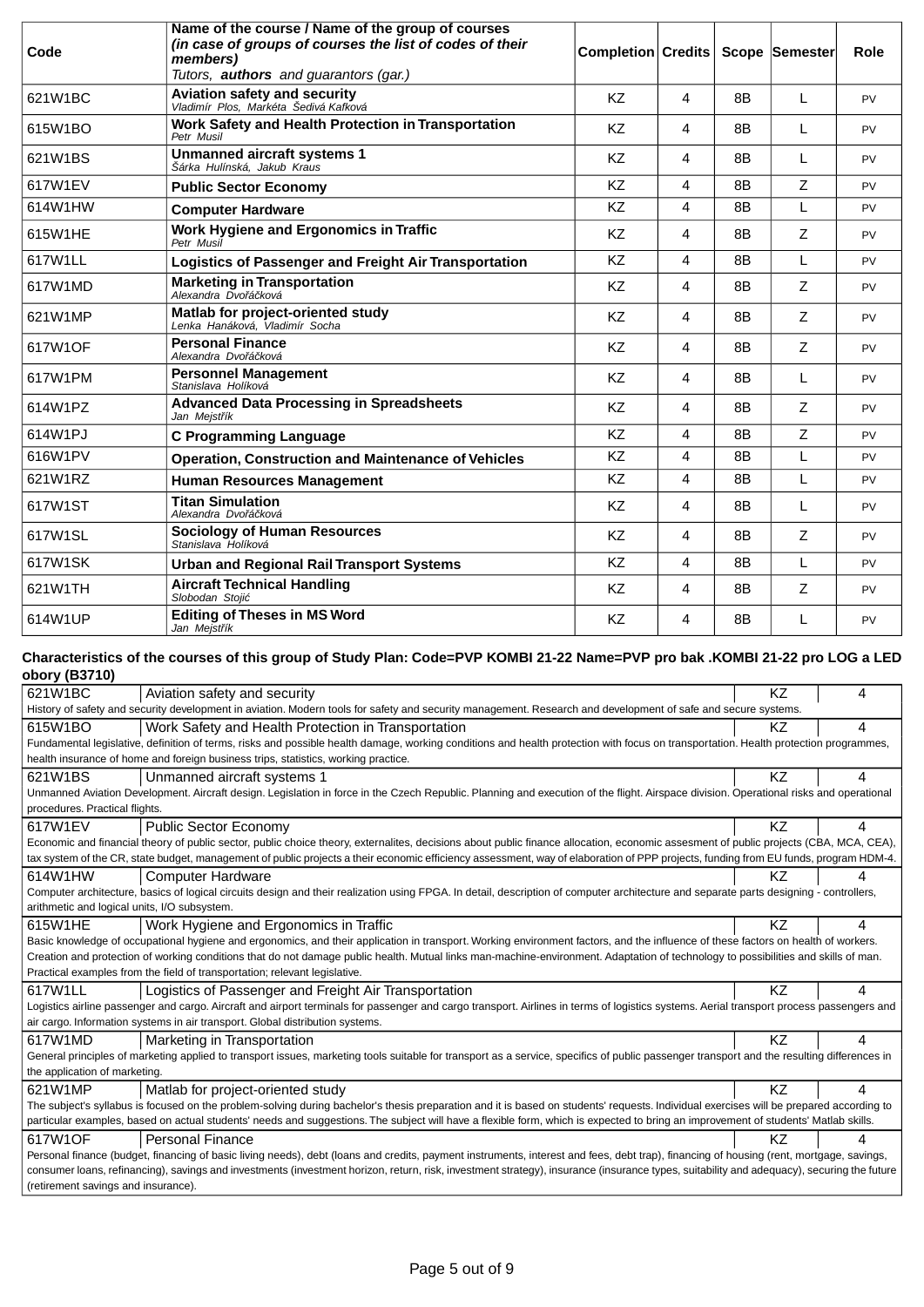| 617W1PM<br>Personnel Management                                                                                                                                                                 | KZ        | 4 |  |  |
|-------------------------------------------------------------------------------------------------------------------------------------------------------------------------------------------------|-----------|---|--|--|
| Human sources, work group, man as personality, planning, choice, evaluation and education of human sources, work adaptation, teamwork, intercultural communication.                             |           |   |  |  |
| Advanced Data Processing in Spreadsheets<br>614W1PZ                                                                                                                                             | KZ.       | 4 |  |  |
| Students will be familiar with principles of working in a spreadsheet. Graphic layout of the table appearance, formatting of numbers, insertion of formulas and functions, including            |           |   |  |  |
| addressing, error detection. Working with large spreadsheets, filters, advanced filters, database functions. Pivot tables and charts, conditional formatting, solution finding, solver, macros, |           |   |  |  |
| data analysis. Examples and questions from various companies and training.                                                                                                                      |           |   |  |  |
| 614W1PJ<br>C Programming Language                                                                                                                                                               | KZ        | 4 |  |  |
| C programming language. Preprocessor, basics of the C language (data types, syntax, commands), functions, pointes, dynamical memory allocation, string, files, structures and unions.           |           |   |  |  |
| Implementations of abstract data types (FIFO, LIFO, list), programming techniques (sorting, searching, recursion), using bitwise oprerators.                                                    |           |   |  |  |
| 616W1PV<br>Operation, Construction and Maintenance of Vehicles                                                                                                                                  | <b>KZ</b> | 4 |  |  |
| Methods of vehicle production. Vehicle maintenance. Vehicle diagnostics. Maintenence and repair plans. Engine maintenance and emission measurement. Transmission mechanism.                     |           |   |  |  |
| General principles of engine diagnostics.                                                                                                                                                       |           |   |  |  |
| 621W1RZ<br>Human Resources Management                                                                                                                                                           | KZ        | 4 |  |  |
| The position of human resources in the organization and related disciplines file. Substance, importance and challenges of human resources management. Internal and external                     |           |   |  |  |
| environment of human resource management. Human resource planning. Search, recruitment and selection of employees. Motivation, evaluation and remuneration of staff. Positioning,               |           |   |  |  |
| dismissal and redundancies of employees. Education of employees. Planning career management.                                                                                                    |           |   |  |  |
| 617W1ST<br><b>Titan Simulation</b>                                                                                                                                                              | KZ        | 4 |  |  |
| Titan is a management game simulating the business decisions. Lets 2-8 student groups to produce and compete in the market with the same product. Students set a price and                      |           |   |  |  |
| determine the quantity and capacity of production, plan budgets for marketing, research and development. They become familiar with the consequences of their decisions by the form              |           |   |  |  |
| of financial corporate reports and they use this information for other business decisions.                                                                                                      |           |   |  |  |
| 617W1SL<br>Sociology of Human Resources                                                                                                                                                         | KZ        | 4 |  |  |
| Human resources and their importance, work group as a special kind of social group, communication, personal management, modern management, human resources planning, culture                    |           |   |  |  |
| of the organization.                                                                                                                                                                            |           |   |  |  |
| 617W1SK<br>Urban and Regional Rail Transport Systems                                                                                                                                            | KZ        | 4 |  |  |
| Factors affecting transport demand, modal-split, distribution of passenger flows on public regional transport lines. Optimization of line management, line networking. Creating and             |           |   |  |  |
| evaluation of the timetable. Vehicle circulation creation. Optimizing driver shifts and arranging them in turnus. Effects of barrier-free and public transport preferences. The role of         |           |   |  |  |
| marketing.                                                                                                                                                                                      |           |   |  |  |
| 621W1TH<br><b>Aircraft Technical Handling</b>                                                                                                                                                   | KZ        | 4 |  |  |
| Aircraft towing and pushing tractors. GPU. Air conditioning and heating units. Aircraft fuel equipment. De-acing and anti-icing units. Loading and unloading units. Equipment for               |           |   |  |  |
| passangers onboarding and offboarding. Operational processes of aircraft technical handling and regulations. Modernization and technical progress.                                              |           |   |  |  |
| 614W1UP<br>Editing of Theses in MS Word                                                                                                                                                         | <b>KZ</b> | 4 |  |  |
| Students will be introduced to the principles of creating and editing large documents and basic typographic rules. They will properly apply styles, create tables of contents, lists of         |           |   |  |  |
| figures, tables, graphs, etc. Footnotes, captions, index. They practice corrections of finished documents. The goal is to prepare students for seamless editing dissertations and theses,       |           |   |  |  |
| so that they are able to concentrate mainly on writing a thesis.                                                                                                                                |           |   |  |  |

# **List of courses of this pass:**

| Code                                                                                                                                                                                              | Name of the course                                                                                                                                                                               | <b>Completion</b> | <b>Credits</b> |  |  |  |
|---------------------------------------------------------------------------------------------------------------------------------------------------------------------------------------------------|--------------------------------------------------------------------------------------------------------------------------------------------------------------------------------------------------|-------------------|----------------|--|--|--|
| 611CAL1                                                                                                                                                                                           | Calculus 1                                                                                                                                                                                       | Z.ZK              |                |  |  |  |
|                                                                                                                                                                                                   | Sequence of real numbers and its limit. Basic properties of mappings. Function of one real variable, its limit and derivative. Geometric properties of n-dimensional Euklidean space and         |                   |                |  |  |  |
| Cartesian coordinate system. Geometric meaning of the differential of functions several real variables, differential calculus of functions of several real variables.                             |                                                                                                                                                                                                  |                   |                |  |  |  |
| 611CAL2                                                                                                                                                                                           | Calculus 2                                                                                                                                                                                       | Z.ZK              | 5              |  |  |  |
|                                                                                                                                                                                                   | Antiderivative, Newtonian integral, Riemannian integral of the function of one variable, improper Riemannian integral, Riemannian integral in Rn. Parametric description of regular              |                   |                |  |  |  |
|                                                                                                                                                                                                   | k-dimensional surfaces in Rn, Riemannian integral over regular surfaces. Line and surface integrals of the second type, Stokes theorems, ordinary differential equations of the first            |                   |                |  |  |  |
|                                                                                                                                                                                                   | order, linear differential equations with constant coefficients and its systems.                                                                                                                 |                   |                |  |  |  |
| 611FYZ                                                                                                                                                                                            | Physics                                                                                                                                                                                          | Z.ZK              | 5              |  |  |  |
|                                                                                                                                                                                                   | Kinematics, particle dynamics, dynamics of particle systems and rigid body. Continuum mechanics, thermodynamics.                                                                                 |                   |                |  |  |  |
| 611GIE                                                                                                                                                                                            | Geometry                                                                                                                                                                                         | KZ                | 3              |  |  |  |
|                                                                                                                                                                                                   | Orthographic and oblique projections, linear perspective. Topographic surfaces and their orthogonal projection. Differential geometry of curves - parameterization, arc of the curve,            |                   |                |  |  |  |
|                                                                                                                                                                                                   | torsion and curvature, Frenet's trihedron. Kinematics - a curve as a trajectory of the motion, the velocity and acceleration of a particle moving on a curved path.                              |                   |                |  |  |  |
| 611LA                                                                                                                                                                                             | Linear Algebra                                                                                                                                                                                   | Z.ZK              | 3              |  |  |  |
|                                                                                                                                                                                                   | Vector spaces (linear combinations, linear independence, dimension, basis, coordinates). Matrices and operations. Systems of linear equations and their solvability. Determinants and            |                   |                |  |  |  |
|                                                                                                                                                                                                   | their applications. Scalar product. Similarity of matrices (eigenvalues and eigenvectors). Quadratic forms and their classification.                                                             |                   |                |  |  |  |
| 611MSP                                                                                                                                                                                            | Modeling of Systems and Processes                                                                                                                                                                | Z.ZK              | 4              |  |  |  |
|                                                                                                                                                                                                   | Mathematical methods and algorithms as a basis for system analysis. Methods for modelling and evaluating the systems in continuous and discrete time domain. Laplace transform,                  |                   |                |  |  |  |
| z-transform, and the recursive algorithms in solution of differential and difference equations, as an instrument for system description. Practical use of technical computing environment         |                                                                                                                                                                                                  |                   |                |  |  |  |
| (MATLAB).                                                                                                                                                                                         |                                                                                                                                                                                                  |                   |                |  |  |  |
| 611STAT                                                                                                                                                                                           | <b>Statistics</b>                                                                                                                                                                                | Z.ZK              | 4              |  |  |  |
|                                                                                                                                                                                                   | Definition of probability, random variable and its description, known distributions, random vector, function of random variable. Methods of point estimation. Testing of statistical hypothesis. |                   |                |  |  |  |
| Regression and correlation, linear regression, correlation coefficient, coefficient of determination, the general linear model, statistical inference in linear regression, analysis of variance, |                                                                                                                                                                                                  |                   |                |  |  |  |
| multiple regression, the use of matrices in regression.                                                                                                                                           |                                                                                                                                                                                                  |                   |                |  |  |  |
| 612MDE                                                                                                                                                                                            | <b>Transport Models and Transport Excesses</b>                                                                                                                                                   | Z.ZK              | 3              |  |  |  |
|                                                                                                                                                                                                   | Parameters of the traffic flow and methods for their measurement. Models of the traffic flow, communications load, line and urban systems. Theory of queues, shock waves. Quality of             |                   |                |  |  |  |
| transport and its assessment. Statistical characteristics of transport. Transport excesses, their analysis, the causes, identify and minimize the consequences. Improving of transport            |                                                                                                                                                                                                  |                   |                |  |  |  |
| safety and fluency.                                                                                                                                                                               |                                                                                                                                                                                                  |                   |                |  |  |  |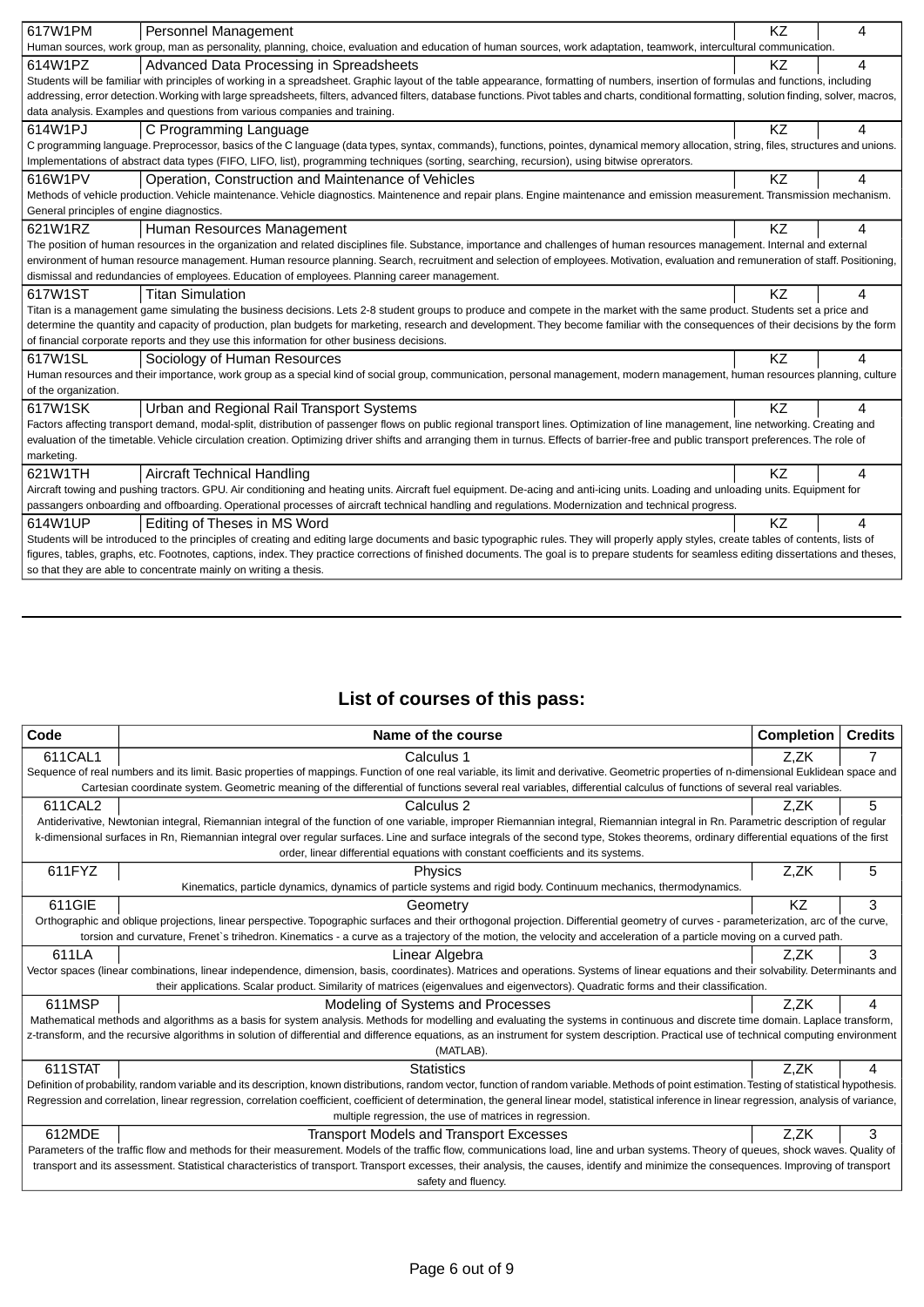|         | Designing Roads, Highways and Motorways                                                                                                                                                                                                                                                                                                                                                 | KZ   | 3              |
|---------|-----------------------------------------------------------------------------------------------------------------------------------------------------------------------------------------------------------------------------------------------------------------------------------------------------------------------------------------------------------------------------------------|------|----------------|
|         | Definition, types, ownership, maintenance, management and categorization of roads and highways. Curve and transition curve. Sinuosity and standard speed. Route in rural areas.                                                                                                                                                                                                         |      |                |
|         | Range of vision for stopping and overtaking. Road body - shapes and proportions, bottom and superstructure. Drainage and components of roads. Safety device. Crossings, junctions,<br>intersections.                                                                                                                                                                                    |      |                |
| 612ZTS  | <b>Railway Lines and Stations</b>                                                                                                                                                                                                                                                                                                                                                       | Z,ZK | 4              |
|         | Rail transport. Railway track geometry parameters. Route layout of railway lines. Railway line construction - railway substructure and superstructure. Spatial layout of railway lines.                                                                                                                                                                                                 |      |                |
|         | Railway control systems in relation to infrastructure. Operating and carriage points. Railway lines net and category. Traction in rail transport.                                                                                                                                                                                                                                       |      |                |
| 612ZYDK | Introduction to Transportation Engineering                                                                                                                                                                                                                                                                                                                                              | Z,ZK | 3              |
|         | Role of transportation in land-use planning. Basic terms in transportation engineering. Traffic survey and traffic prognosis. Introduction to topic of roads, public mass transport. Negative<br>impacts of transportation to environment and safety.                                                                                                                                   |      |                |
| 614ASD  | Algorithm and Data Structures                                                                                                                                                                                                                                                                                                                                                           | KZ   | 3              |
|         | Students will be familiarized with selected basic and derived data structures, algorithms, their properties and their design procedure. Students will analyze problems, propose theoretical                                                                                                                                                                                             |      |                |
|         | solutions to the set task and the resulting algorithm write by means of flowcharts, practice in reading algorithms recorded by means of the flowchart and use the basics of Boolean                                                                                                                                                                                                     |      |                |
|         | algebra with forming the conditions for the algorithms.                                                                                                                                                                                                                                                                                                                                 |      |                |
| 614DATS | Database Systems                                                                                                                                                                                                                                                                                                                                                                        | KZ   | $\overline{2}$ |
|         | Basic concepts of database systems, conceptual model, relational data model, the principles of normal forms, relational database design, security and integrity of data, database<br>queries, relational algebra, SQL language, client / server, multilayer architectures, distributed database systems. Access to data via the WWW.                                                    |      |                |
| 614KSP  | Constructing with Computer Aid                                                                                                                                                                                                                                                                                                                                                          | ΚZ   | $\overline{2}$ |
|         | "CAD systems" term determination. CAD role in projecting system model. Existing CAD systems on Czech market. Project creation, basic common work rules in graphic applications                                                                                                                                                                                                          |      |                |
|         | and CA systems. Co-ordinated systems, CAD environment skill (basics of constructing, dimensioning, modifications, user interfaces, projecting possibilites, AutoCAD environment                                                                                                                                                                                                         |      |                |
|         | profiles, drawings with raster foundaments).                                                                                                                                                                                                                                                                                                                                            |      |                |
| 614PRG  | Programming                                                                                                                                                                                                                                                                                                                                                                             | KZ   | 2              |
|         | Algorithm development, methods of structured programming, high-level programming languages, basics of C programming languages (types, variables, conditions, cycles, arrays,                                                                                                                                                                                                            |      |                |
|         | functions), programming techniques, complexity.                                                                                                                                                                                                                                                                                                                                         | ΚZ   |                |
| 614W1HW | <b>Computer Hardware</b><br>Computer architecture, basics of logical circuits design and their realization using FPGA. In detail, description of computer architecture and separate parts designing - controllers,                                                                                                                                                                      |      | 4              |
|         | arithmetic and logical units, I/O subsystem.                                                                                                                                                                                                                                                                                                                                            |      |                |
| 614W1PJ | C Programming Language                                                                                                                                                                                                                                                                                                                                                                  | KZ   | 4              |
|         | C programming language. Preprocessor, basics of the C language (data types, syntax, commands), functions, pointes, dynamical memory allocation, string, files, structures and unions.                                                                                                                                                                                                   |      |                |
|         | Implementations of abstract data types (FIFO, LIFO, list), programming techniques (sorting, searching, recursion), using bitwise oprerators.                                                                                                                                                                                                                                            |      |                |
| 614W1PZ | Advanced Data Processing in Spreadsheets                                                                                                                                                                                                                                                                                                                                                | KZ   | 4              |
|         | Students will be familiar with principles of working in a spreadsheet. Graphic layout of the table appearance, formatting of numbers, insertion of formulas and functions, including<br>addressing, error detection. Working with large spreadsheets, filters, advanced filters, database functions. Pivot tables and charts, conditional formatting, solution finding, solver, macros, |      |                |
|         | data analysis. Examples and questions from various companies and training.                                                                                                                                                                                                                                                                                                              |      |                |
| 614W1UP | Editing of Theses in MS Word                                                                                                                                                                                                                                                                                                                                                            | ΚZ   | 4              |
|         | Students will be introduced to the principles of creating and editing large documents and basic typographic rules. They will properly apply styles, create tables of contents, lists of                                                                                                                                                                                                 |      |                |
|         | figures, tables, graphs, etc. Footnotes, captions, index. They practice corrections of finished documents. The goal is to prepare students for seamless editing dissertations and theses,                                                                                                                                                                                               |      |                |
|         | so that they are able to concentrate mainly on writing a thesis.                                                                                                                                                                                                                                                                                                                        |      |                |
| 615DPLG | <b>Transportation Psychology</b>                                                                                                                                                                                                                                                                                                                                                        |      |                |
|         |                                                                                                                                                                                                                                                                                                                                                                                         | Z    | $\overline{2}$ |
|         | Subject of psychology and its basic concepts. Information intake, decision-making and behaviour. Performance. Engineering psychology and vehicle construction. Psychological aspects                                                                                                                                                                                                    |      |                |
|         | of travel route and traffic conditions, accidents and traffic incidents. Selection and training of the staff. Work and leisure. Age as a factor in transport operation.                                                                                                                                                                                                                 | Ζ    |                |
| 615JZ1A | Foreign Language - English 1<br>Grammatical structures and style. Selection of conversation topics relating to transportation sciences. Extending vocabulary, developing perceptive and communicative skills. Elementary                                                                                                                                                                |      | 3              |
|         | stylistics forms. Oral and written presentation of original research. Academic text principles and reading comprehension. Principles of rhetoric.                                                                                                                                                                                                                                       |      |                |
| 615JZ2A | Foreign Language - English 2                                                                                                                                                                                                                                                                                                                                                            | Z.ZK | 3              |
|         | Grammatical structures and style. Selection of conversation topics relating to transportation sciences. Extending vocabulary, developing perceptive and communicative skills. Elementary                                                                                                                                                                                                |      |                |
|         | stylistics forms. Oral and written presentation of original research. Academic text principles and reading comprehension. Principles of rhetoric.                                                                                                                                                                                                                                       |      |                |
| 615W1BO | Work Safety and Health Protection in Transportation                                                                                                                                                                                                                                                                                                                                     | KZ   | 4              |
|         | Fundamental legislative, definition of terms, risks and possible health damage, working conditions and health protection with focus on transportation. Health protection programmes,<br>health insurance of home and foreign business trips, statistics, working practice.                                                                                                              |      |                |
| 615W1HE | Work Hygiene and Ergonomics in Traffic                                                                                                                                                                                                                                                                                                                                                  | KZ   | 4              |
|         | Basic knowledge of occupational hygiene and ergonomics, and their application in transport. Working environment factors, and the influence of these factors on health of workers.                                                                                                                                                                                                       |      |                |
|         | Creation and protection of working conditions that do not damage public health. Mutual links man-machine-environment. Adaptation of technology to possibilities and skills of man.                                                                                                                                                                                                      |      |                |
|         | Practical examples from the field of transportation; relevant legislative.                                                                                                                                                                                                                                                                                                              |      |                |
| 616UDOP | Introduction into Vehicles                                                                                                                                                                                                                                                                                                                                                              | Ζ    | 2              |
|         | Vehicles and transportation systems. Functionality and setup. Movement and drive principles. Engines and their characteristics. Rail, road, air and water transport. Alternative means<br>of transport. Lifting equipment and conveyors. Legislation.                                                                                                                                   |      |                |
| 616W1PV | Operation, Construction and Maintenance of Vehicles                                                                                                                                                                                                                                                                                                                                     | KZ   | 4              |
|         | Methods of vehicle production. Vehicle maintenance. Vehicle diagnostics. Maintenence and repair plans. Engine maintenance and emission measurement. Transmission mechanism.                                                                                                                                                                                                             |      |                |
|         | General principles of engine diagnostics.                                                                                                                                                                                                                                                                                                                                               |      |                |
| 617TEDK | <b>Transport Technology and Logistics</b>                                                                                                                                                                                                                                                                                                                                               | KZ   | 4              |
|         | Basic terms in transport technology and logistics, particular steps of transport planning, line planning, timetabling, planning in pasanger and freight transport, organisation of traffic in                                                                                                                                                                                           |      |                |
|         | each transport modus, technologic factors of the side of operator and client, organisation of city transport, logistic technologies and their aplication using various transport modus.                                                                                                                                                                                                 |      | 4              |
| 617TGA  | Graph Theory and its Applications in Transport<br>Basic terms of graph theory, paths in graphs, flows in networks, location problems, design problems on graphs, optimum routing, use of graphs in other scientific disciplines.                                                                                                                                                        | Z.ZK |                |
| 617W1EV | <b>Public Sector Economy</b>                                                                                                                                                                                                                                                                                                                                                            | ΚZ   | 4              |
|         | Economic and financial theory of public sector, public choice theory, externalites, decisions about public finance allocation, economic assesment of public projects (CBA, MCA, CEA),                                                                                                                                                                                                   |      |                |
|         | tax system of the CR, state budget, management of public projects a their economic efficiency assessment, way of elaboration of PPP projects, funding from EU funds, program HDM-4.                                                                                                                                                                                                     |      |                |
| 617W1LL | Logistics of Passenger and Freight Air Transportation                                                                                                                                                                                                                                                                                                                                   | KZ   | 4              |
|         | Logistics airline passenger and cargo. Aircraft and airport terminals for passenger and cargo transport. Airlines in terms of logistics systems. Aerial transport process passengers and<br>air cargo. Information systems in air transport. Global distribution systems.                                                                                                               |      |                |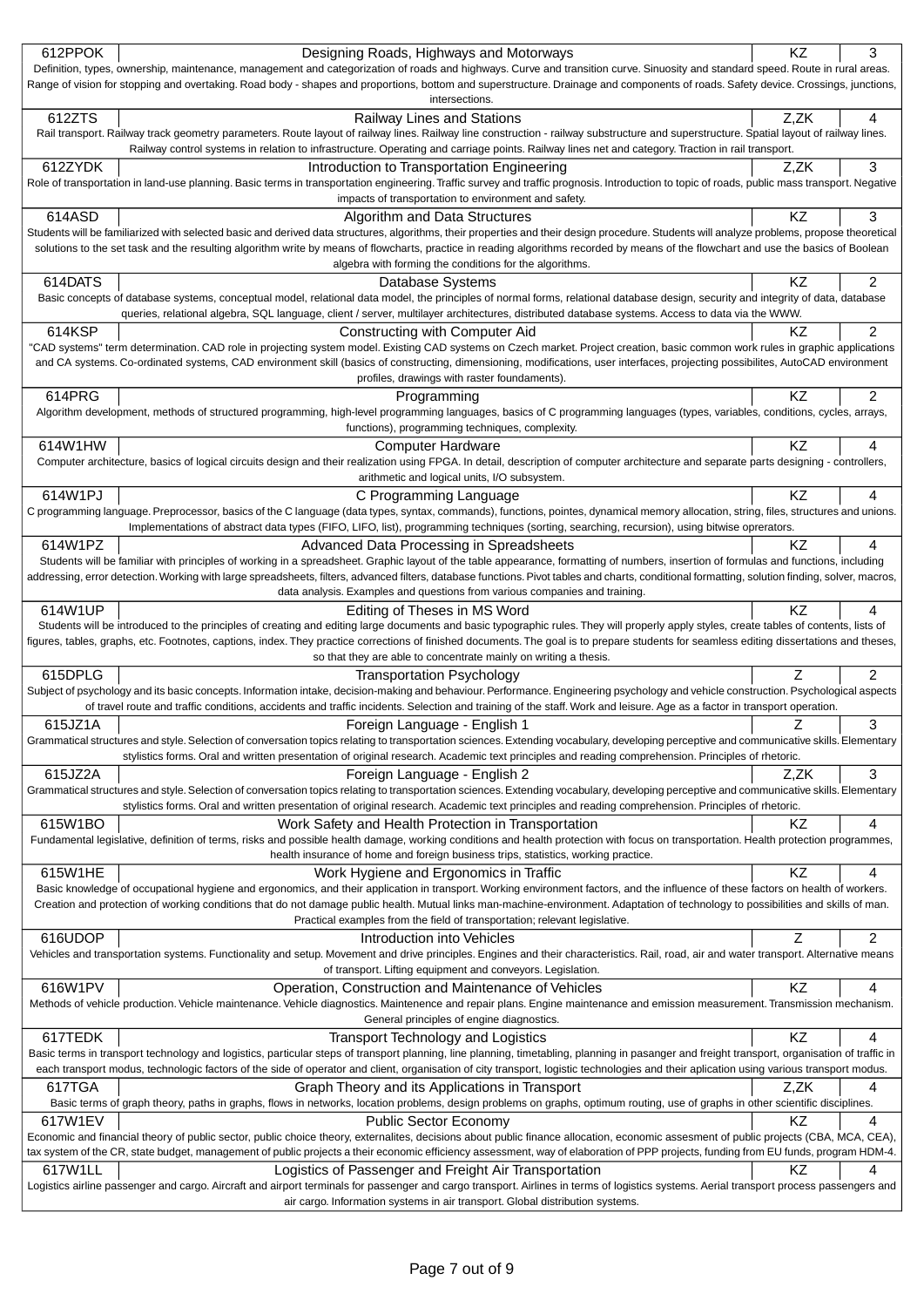| 617W1MD | Marketing in Transportation                                                                                                                                                                                                                                                                                                                                                          | KZ   | 4              |
|---------|--------------------------------------------------------------------------------------------------------------------------------------------------------------------------------------------------------------------------------------------------------------------------------------------------------------------------------------------------------------------------------------|------|----------------|
|         | General principles of marketing applied to transport issues, marketing tools suitable for transport as a service, specifics of public passenger transport and the resulting differences in                                                                                                                                                                                           |      |                |
|         | the application of marketing.                                                                                                                                                                                                                                                                                                                                                        |      |                |
| 617W1OF | <b>Personal Finance</b>                                                                                                                                                                                                                                                                                                                                                              | KZ   | 4              |
|         | Personal finance (budget, financing of basic living needs), debt (loans and credits, payment instruments, interest and fees, debt trap), financing of housing (rent, mortgage, savings,<br>consumer loans, refinancing), savings and investments (investment horizon, return, risk, investment strategy), insurance (insurance types, suitability and adequacy), securing the future |      |                |
|         | (retirement savings and insurance).                                                                                                                                                                                                                                                                                                                                                  |      |                |
| 617W1PM | Personnel Management                                                                                                                                                                                                                                                                                                                                                                 | KZ   | 4              |
|         | Human sources, work group, man as personality, planning, choice, evaluation and education of human sources, work adaptation, teamwork, intercultural communication.                                                                                                                                                                                                                  |      |                |
| 617W1SK | Urban and Regional Rail Transport Systems                                                                                                                                                                                                                                                                                                                                            | KZ   | 4              |
|         | Factors affecting transport demand, modal-split, distribution of passenger flows on public regional transport lines. Optimization of line management, line networking. Creating and                                                                                                                                                                                                  |      |                |
|         | evaluation of the timetable. Vehicle circulation creation. Optimizing driver shifts and arranging them in turnus. Effects of barrier-free and public transport preferences. The role of                                                                                                                                                                                              |      |                |
|         | marketing.                                                                                                                                                                                                                                                                                                                                                                           |      |                |
| 617W1SL | Sociology of Human Resources                                                                                                                                                                                                                                                                                                                                                         | KZ   | 4              |
|         | Human resources and their importance, work group as a special kind of social group, communication, personal management, modern management, human resources planning, culture                                                                                                                                                                                                         |      |                |
| 617W1ST | of the organization.<br><b>Titan Simulation</b>                                                                                                                                                                                                                                                                                                                                      | KZ   | 4              |
|         | Titan is a management game simulating the business decisions. Lets 2-8 student groups to produce and compete in the market with the same product. Students set a price and                                                                                                                                                                                                           |      |                |
|         | determine the quantity and capacity of production, plan budgets for marketing, research and development. They become familiar with the consequences of their decisions by the form                                                                                                                                                                                                   |      |                |
|         | of financial corporate reports and they use this information for other business decisions.                                                                                                                                                                                                                                                                                           |      |                |
| 618MTY  | Materials Science and Engineering                                                                                                                                                                                                                                                                                                                                                    | Z,ZK | 3              |
|         | Basic course of materials science and engineering explains mechanical properties of structural materials based on their bonding forces and microstructure. However the main attention                                                                                                                                                                                                |      |                |
|         | is paid to metals as the most important engineering materials, also other major classes of materials are presented, namely ceramics, polymers and composites. Attention is also paid                                                                                                                                                                                                 |      |                |
|         | to degradation processes in materials, to defectoscopy and to main mechanical tests.                                                                                                                                                                                                                                                                                                 |      |                |
| 618PZP  | <b>Elasticity and Strength</b><br>Tension and compression. Bending of beam. Shear stress during bending of beam. Design and analysis of cross section of beam. Design of riveted, bolted and welded joint of structure.                                                                                                                                                              | Z,ZK | 3              |
|         | Analysis of deflection curve of beam. Torsion of circle cross section. Combined loading. Stability of compressed bar and buckling. Beam on elastic foundation. Strength analysis.                                                                                                                                                                                                    |      |                |
| 618SAT  | <b>Structural Analysis</b>                                                                                                                                                                                                                                                                                                                                                           | Z,ZK | 4              |
|         | General system of forces in plane and space. Calculation of reactions of bodies and structures. Assessment of internal forces on statically determinate beams and simple girders.                                                                                                                                                                                                    |      |                |
|         | Principle of virtual work. Kinematic method for calculation of reactions of statically determinate systems. Determination of axial forces in truss constructions. Cross-sectional characteristics                                                                                                                                                                                    |      |                |
|         | of planar shapes. Fiber polygons and chains.                                                                                                                                                                                                                                                                                                                                         |      |                |
| 618TED  | <b>Technical Documentation</b>                                                                                                                                                                                                                                                                                                                                                       | ΚZ   | 2              |
|         | Technical standards, international standardization, technical drawings, representation of technical objects, technical diagrams and charts, dimensional and geometrical accuracy,                                                                                                                                                                                                    |      |                |
|         | arrangement of drawing sheets.                                                                                                                                                                                                                                                                                                                                                       |      |                |
| 620SYSA | <b>Systems Analysis</b><br>Introduction to system sciences, system viewpoint, terminology, typical system analysis tasks, system identification, system interface and interface tasks, processes, system behaviour                                                                                                                                                                   | Z,ZK | 5              |
|         | and its analysis, strong functions and processes, genetic code, system identity, system architecture. Tools for system analysis - Petri nets, decision tables, algorithms for structural                                                                                                                                                                                             |      |                |
|         | tasks. Soft and hard systems, methods for soft system analysis.                                                                                                                                                                                                                                                                                                                      |      |                |
| 620UITS | Introduction to Intelligent Transport Systems                                                                                                                                                                                                                                                                                                                                        | Z,ZK | $\overline{7}$ |
|         | Terminology and legislative framework telematics systems and their architecture. Telematics systems in practice and their operation. Fundamentals of information and telecommunication                                                                                                                                                                                               |      |                |
|         | systems for ITS. Principles and technical support measurement of traffic data, localization and navigation. Practical work with traffic data. Real examples of possible applications of the                                                                                                                                                                                          |      |                |
|         | principles of ITS.                                                                                                                                                                                                                                                                                                                                                                   |      |                |
| 621LL1  | Aircraft 1<br>Aircraft structural and conceptual design types - definitions and basic knowledge of the problem. Development of requirements, aircraft definitions and categorisation. Aircraft loadings.                                                                                                                                                                             | KZ   | 3              |
|         | Systems of primary and secondary airframe structure. Airframe and propulsion unit. Lectures are devoted to aeroplane topics.                                                                                                                                                                                                                                                         |      |                |
| 621LTN  | Air Navigation                                                                                                                                                                                                                                                                                                                                                                       | Z,ZK | 2              |
|         | Earth - its shape, parameters and properties. Aeronautical charts and their use. Measuring time. Dead reckoning. Radionavigation aids. Global navigation satellite systems. Air traffic                                                                                                                                                                                              |      |                |
|         | services routes and their design.                                                                                                                                                                                                                                                                                                                                                    |      |                |
| 621LTTE | Aerodromes                                                                                                                                                                                                                                                                                                                                                                           | Z,ZK | 4              |
|         | Aerodrome reference point and temperature, TORA, TODA, ASDA, LDA. Taxiway and apron. Clearway. Stopway. Obstacle limitation surfaces. Runway marking. Runway zone lights.                                                                                                                                                                                                            |      |                |
|         | Environmental conditions. Public traffic.                                                                                                                                                                                                                                                                                                                                            |      |                |
| 621MRG  | Meteorology                                                                                                                                                                                                                                                                                                                                                                          |      | 3              |
|         |                                                                                                                                                                                                                                                                                                                                                                                      | KZ   |                |
|         | Structure of atmosphere. Vertical stratification. Pressures QNH, QFE, QFF, QME. Instability. Atmospherical fronts. Atmospherical rainfall, origin fission. Turbulence. Powers causing                                                                                                                                                                                                |      |                |
|         | wind. Cyclone and anticyclone. Gradient wind. Geostrofical and geocyklostrofical wind. Visibilities in air transport. Dangerous meteorological aspects. Meteorological maps. Climatology.<br>Circulation. Intertropical front. Meteorological informations.                                                                                                                          |      |                |
| 621ULCT | Aircraft Maintenance                                                                                                                                                                                                                                                                                                                                                                 | Ζ    | 2              |
|         | Aircraft operations and technical operations. Maintenance and work processes. Defects search methods, status check diagnostic tools. Selection and qualification of aviation personnel.                                                                                                                                                                                              |      |                |
|         | Basic documentation for maintenance. Optimization of time maintenance intervals. Regulation no. 1321/2014 Part 145. Human factors of aircraft maintenance. Regulation of director                                                                                                                                                                                                    |      |                |
|         | EASA for aircraft maintenance. Seminars will be focused on practical application.                                                                                                                                                                                                                                                                                                    |      |                |
| 621W1BC | Aviation safety and security                                                                                                                                                                                                                                                                                                                                                         | KZ   | 4              |
|         | History of safety and security development in aviation. Modern tools for safety and security management. Research and development of safe and secure systems.                                                                                                                                                                                                                        |      |                |
| 621W1BS | Unmanned aircraft systems 1                                                                                                                                                                                                                                                                                                                                                          | ΚZ   | 4              |
|         | Unmanned Aviation Development. Aircraft design. Legislation in force in the Czech Republic. Planning and execution of the flight. Airspace division. Operational risks and operational<br>procedures. Practical flights.                                                                                                                                                             |      |                |
| 621W1MP | Matlab for project-oriented study                                                                                                                                                                                                                                                                                                                                                    | KZ   | 4              |
|         | The subject's syllabus is focused on the problem-solving during bachelor's thesis preparation and it is based on students' requests. Individual exercises will be prepared according to                                                                                                                                                                                              |      |                |
|         | particular examples, based on actual students' needs and suggestions. The subject will have a flexible form, which is expected to bring an improvement of students' Matlab skills.                                                                                                                                                                                                   |      |                |
| 621W1RZ | Human Resources Management                                                                                                                                                                                                                                                                                                                                                           | KZ   | 4              |
|         | The position of human resources in the organization and related disciplines file. Substance, importance and challenges of human resources management. Internal and external                                                                                                                                                                                                          |      |                |
|         | environment of human resource management. Human resource planning. Search, recruitment and selection of employees. Motivation, evaluation and remuneration of staff. Positioning,<br>dismissal and redundancies of employees. Education of employees. Planning career management.                                                                                                    |      |                |